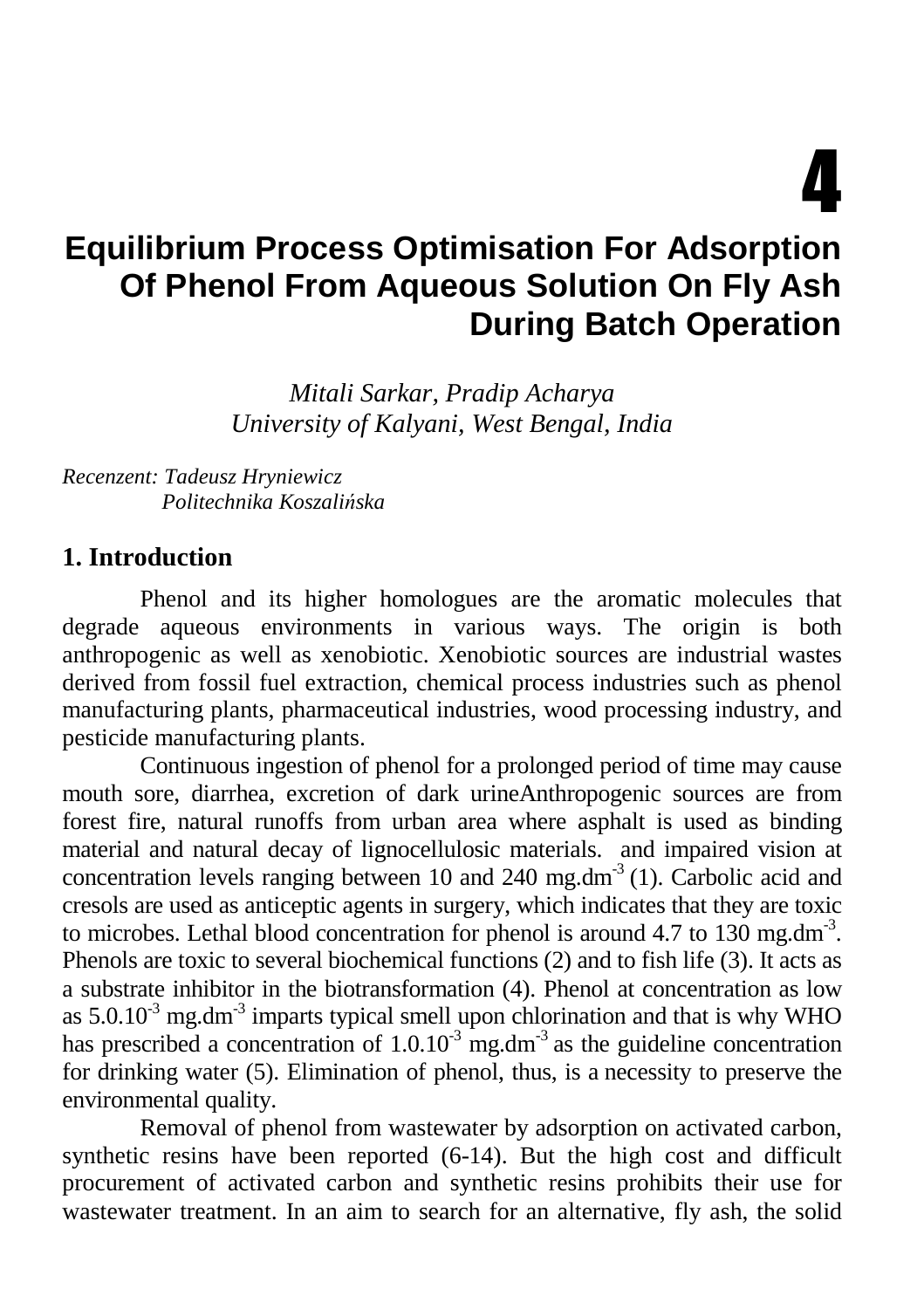waste generated from thermal power plant is chosen as the adsorbent and its adsorption efficiency for phenol removal is highlighted in the present communication.

## **2. Materials and methods**

All the reagents were of analytical reagent grade. Standard solution of phenol (5.0.10<sup>2</sup> mg.dm<sup>-3</sup>) was prepared by dissolving it in minimum volume of acetone and diluting the solution with distilled water to prepare the test solutions. Fly ash was collected from Bandel Thermal Power Station, Triveni, West Bengal. It was dried, sieved for a definite size and used without pretreatment.

Procedure:

Batch study was performed by shaking 1.0 g of fly ash and 50 ml of aqueous phenol solution of appropriate concentration, temperature and pH in glass bottles placed in a shaking incubator. After attaining the equilibrium the adsorbent was removed and phenol concentration was measured spectrophotometrically at 270 nm.

### **3. Results and discussion**

#### 3.1. Physico-chemical characterisation of fly ash

The chemical analyses of fly ash include loss on ignition at 800°C, silica, aluminium oxide, calcium oxide and magnesium oxide. Physical properties such as specific gravity and surface area are also determined (Table 1).

**Table 1.** Physico – chemical characteristics of fly ash **Tabela 1.** Fizyko – chemiczna charakterystyka popiołów lotnych

| Constituent                    | Weight percentage    |
|--------------------------------|----------------------|
| SiO <sub>2</sub>               | 72.90                |
| Fe <sub>2</sub> O <sub>3</sub> | 03.70                |
| $Al_2O_3$                      | 14.51                |
| CaO                            | 02.00                |
| MgO                            | 00.80                |
| Loss on ignition               | 08.99                |
| Density                        | 03.24 g. $cm^{-3}$   |
| Surface area                   | $12.97 \text{ cm}^2$ |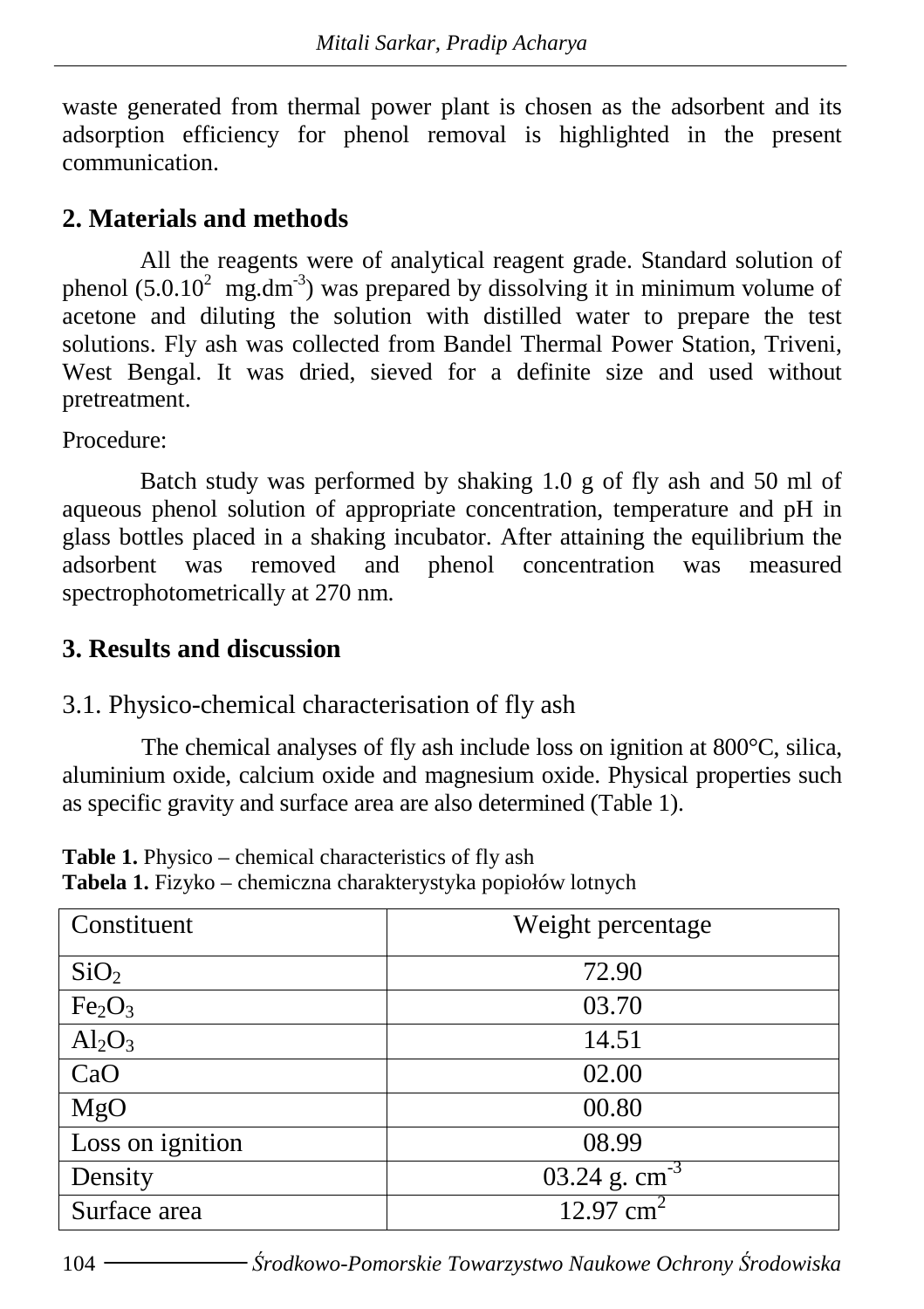# 3.2. Optimisation of operational variables

Adsorption occurs due to the accumulation of solute from aqueous solution to the surface of adsorbent. The time at which equilibrium is attained is known as equilibrium time and the concentration at this time is the equilibrium concentration. The adsorption equilibrium and the adsorption time depend on several factors such as nature or speciation of phenol and surface property of fly ash, solution pH as well as the operational temperature.

 In order to find out the time for equilibrium adsorption, the interaction period for phenol and fly ash was varied and the percent adsorption was plotted for different time intervals. It was found that at the initial stage, rate of adsorption of phenol is quite high and reaches a maximum after 240 minutes that does not change with further lapse of time (Fig. 1). The percent adsorption of phenol at this equilibrium time (240 minutes) is found 70.4% for a phenol concentration of  $125$  mg.dm<sup>-3</sup>. Similar adsorption curves were obtained for phenol solution having different initial concentrations and percent adsorption vary from 70.4 to 41.9% for the initial phenol concentration between 125 to 500 mg.dm<sup>-3</sup>.



**Fig. 1.** Effect of contact time on the percent adsorption at different initial phenol concentrations

**Rys. 1.** Wpływ czasu kontaktu na procentową adsorpcję przy różnych początkowych stężeniach fenolu

 The determination of optimum dose and selection of effective particle size of fly ash are essential for optimisation of the removal process. It is observed that with an increase of dose of fly ash for a fixed initial phenol concentration the percent adsorption increases (Fig. 2). The optimum dose corresponding to that maximum adsorption is found to be 1.0 gm per 50 ml for an initial phenol concentration of  $125 \text{ mg.dim}^3$ .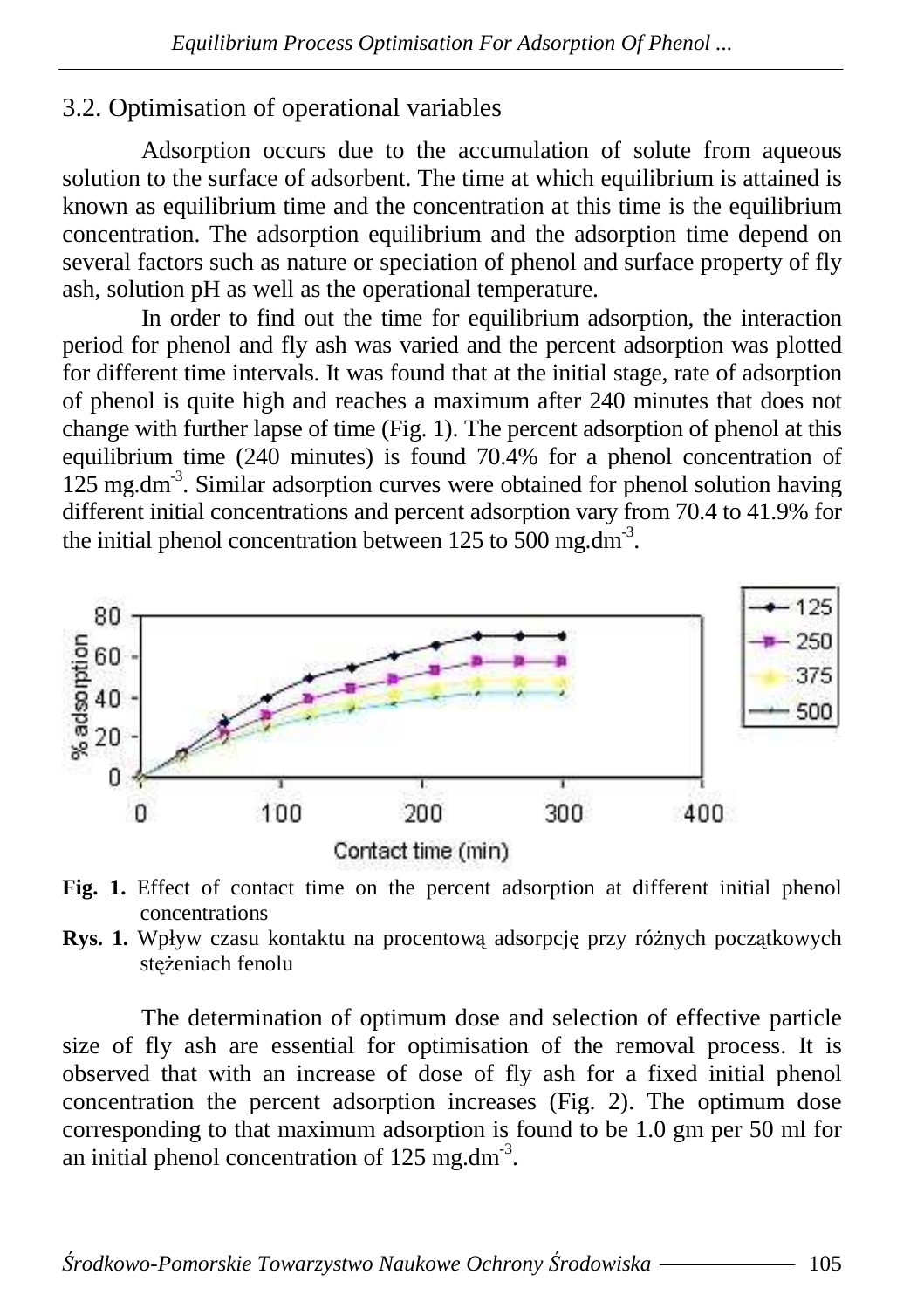

**Fig. 2.** Effect of dose of FA on the percent adsorption of phenol **Rys. 2.** Wpływ dawki FA na procentową adsorpcję fenolu

 The batch adsorption experiment was similarly carried out with fly ash of varying particle sizes ranging from  $125$  to  $53 \mu m$ . It was found that finer particles adsorbed phenol to a large extent compared to the coarse particles (Fig. 3). It is quite justified because the smaller particles provide larger surface area and sites for favorable adsorption to a larger extent. For a phenol concentration of 125 mg.dm<sup>-3</sup> at p $\hat{H}$  6.8 and temperature 293K the percent adsorption of phenol is found to be 76.2% using fly ash of particle size 53 µm compared to 66.1% adsorption with fly ash of particle size 125 µm.



**Fig. 3.** Effect of particle size of FA on the percent adsorption of phenol **Rys. 3.** Wpływ wielkości ziaren FA na procentową adsorpcję fenolu

106 Ś*rodkowo-Pomorskie Towarzystwo Naukowe Ochrony* Ś*rodowiska*  The effect of pH on the adsorption of phenol was studied varying the pH from 2 to 11. The percent adsorption is found less for pH between 2 to 3, increases within the pH range 3.78 to 7.91 and again decreases from pH 7.91 to 11. Within the pH range 3.78 to 7.91 an appreciable amount of adsorption occurs being maximum at pH 7.8 (Fig. 4). This can better be explained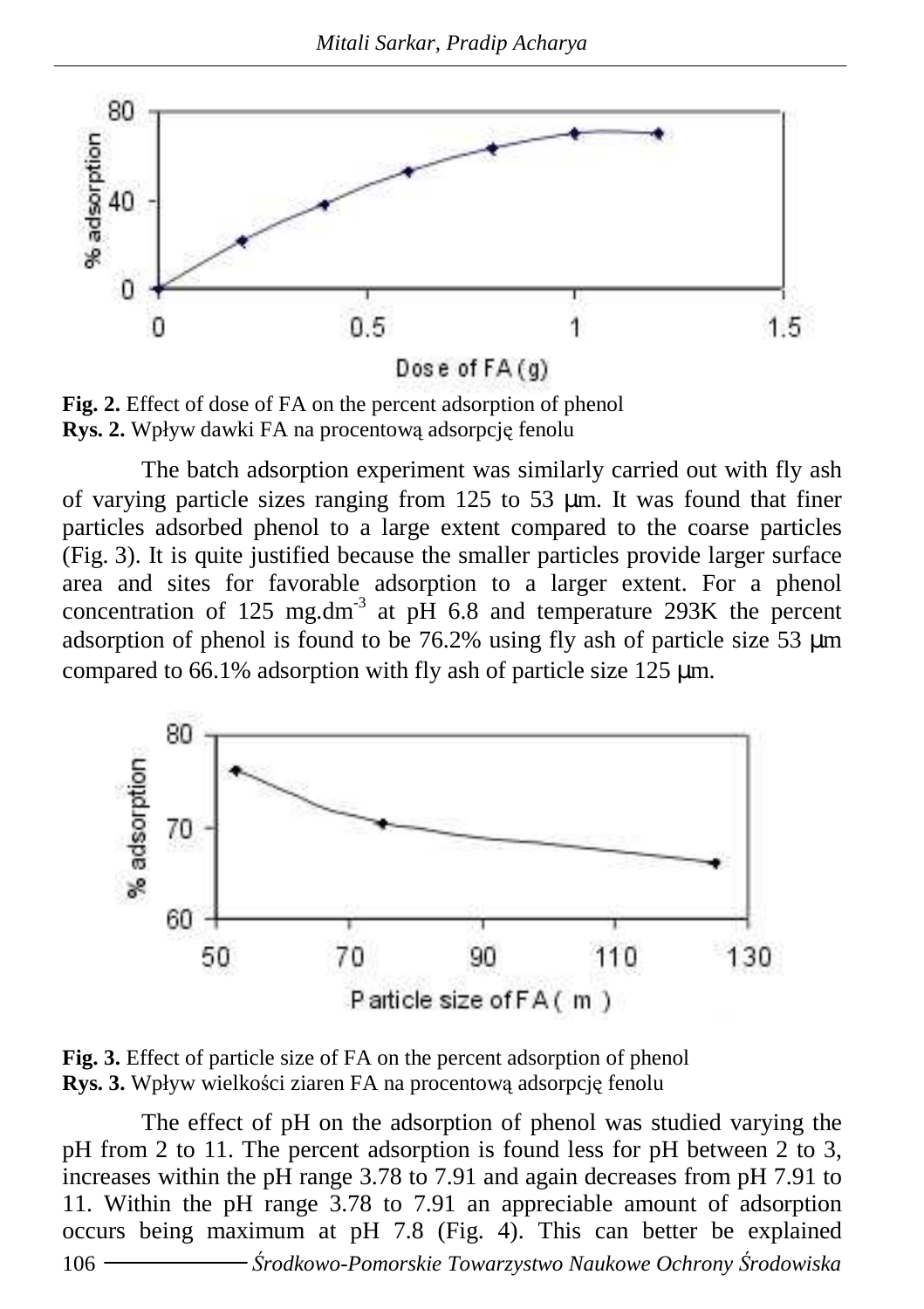considering both the speciation of phenol and the net effective surface charge of fly ash with varying pH of the solution. At low pH (less than 3.78) a positive charge develops on the surface of the oxides of fly ash and the possibility of formation of the phenolate ion is also low at this pH. Thus the solute experiences lesser attraction for the fly ash. On the other hand, at higher pH (>7.91) the positively charged surfaces of fly ash are expected to be neutralised, at least partially, by the OH- ion, thereby inhibiting the phenolate ion (expected to be present largely in this pH), from adsorption on the surface of fly ash. It seems that within the pH range 3.78 to 7.91 the extent of formation of phenolate ion to that the positively charged surface of fly ash finds a suitable condition for increased adsorption.



**Fig. 4.** Effect of pH of the solution on the percent adsorption of phenol **Rys. 4.** Wpływ pH roztworu na procentową adsorpcję fenolu

 It is generally expected that temperature influence the rate process of adsorption as well as surface characteristics of fly ash. With an increase of solution temperature by 20 degrees (from 293 to 313K) the percent adsorption increases only by 9.6% (70.4 to 80.0%) keeping initial phenol concentration at  $125 \text{ mg.dim}^3$  (Fig. 5). The process is thus endothermic in nature. The increased adsorption with increase in temperature is thought to be due to increased kinetic energy and enhanced rate of intraparticle diffusion.

 It seems interesting to correlate the influencing parameters (initial phenol concentration, dose and particle size of fly ash, pH and temperature) and the extent of adsorption for ready reference and modeling purpose. In the present case a correlation model is developed as follows,

% adsorption = 
$$
0.00672C_0^{-0.3720} P_s^{-0.1627} pH^{0.3833} T^{1.9402}
$$
 (1)

where,  $C_0$  = initial phenol concentration,

 $P_s$  = particle size,

 $T = absolute temperature$ .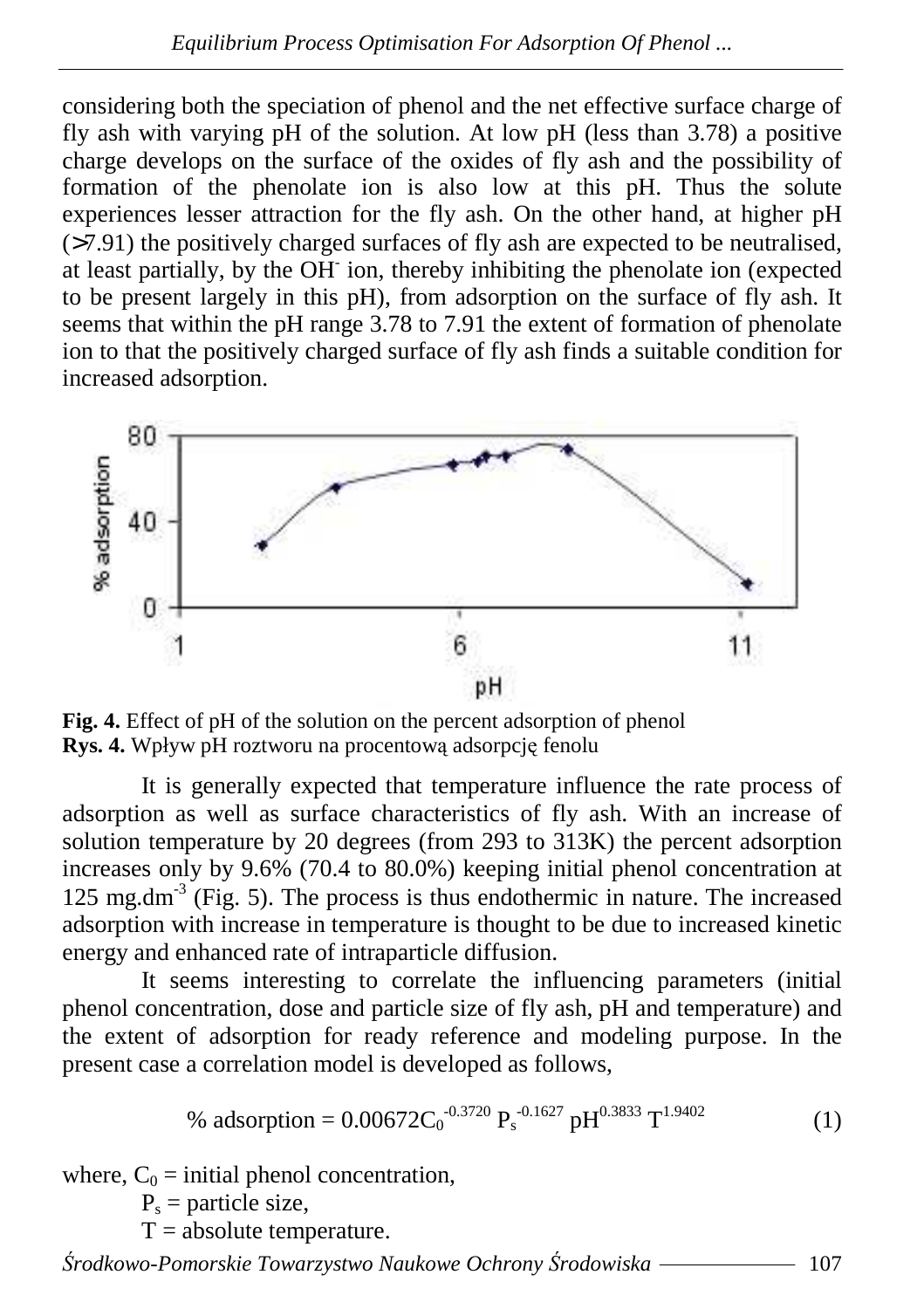

- **Fig. 5.** Effect of contact time on the percent adsorption of phenol at different temperatures
- **Rys. 5.** Wpływ czasu kontaktu na procentową adsorpce fenolu przy różnych temperaturach

However, as a particular operation is performed at a fixed solution temperature the contribution due to temperature effect can be ignored in the above equation. Therefore, for evaluating the role of other parameters significantly the correlation equation may be written as,

% adsorption = 
$$
410.77C_0^{-0.3720} \cdot P_s^{-0.1627} \cdot pH^{0.3833}
$$
 (2)

#### 3.3. Adsorption isotherm study

Adsorption equilibrium data are conveniently expressed by adsorption isotherm that may be helpful in determining the adsorption capacity of fly ash, the adsorbent in the present study. The equilibrium adsorption data were tested with Linear Langmuir adsorption isotherm equation generally represented as,

$$
C_e/q_e = 1/Q_0 b + C_e/Q_0
$$
 (3)

where,  $C_e$  is equilibrium concentration of solute in solution (mg.dm<sup>-3</sup>),

 $q_e$  is amount of solute adsorbed at equilibrium (mg.g<sup>-1</sup>),

 $\tilde{Q}_0$  (mg.g<sup>-1</sup>) and b (dm<sup>3</sup>.mg<sup>-1</sup>) are the Langmuir constants;  $Q_0$  signifies the adsorption capacity of the adsorbent and b is related to energy of adsorption process.

Plot of  $C_e/q_e$  against  $C_e$  (Fig. 6) yields a straight line and  $Q_0$  and b are obtained from the slope and intercept.

Langmuir isotherm curves were drawn with three different temperatures and the constants were evaluated. The higher regression coefficient value  $(0.99)$  and lower value of variance  $(0.27)$  in each temperature indicates the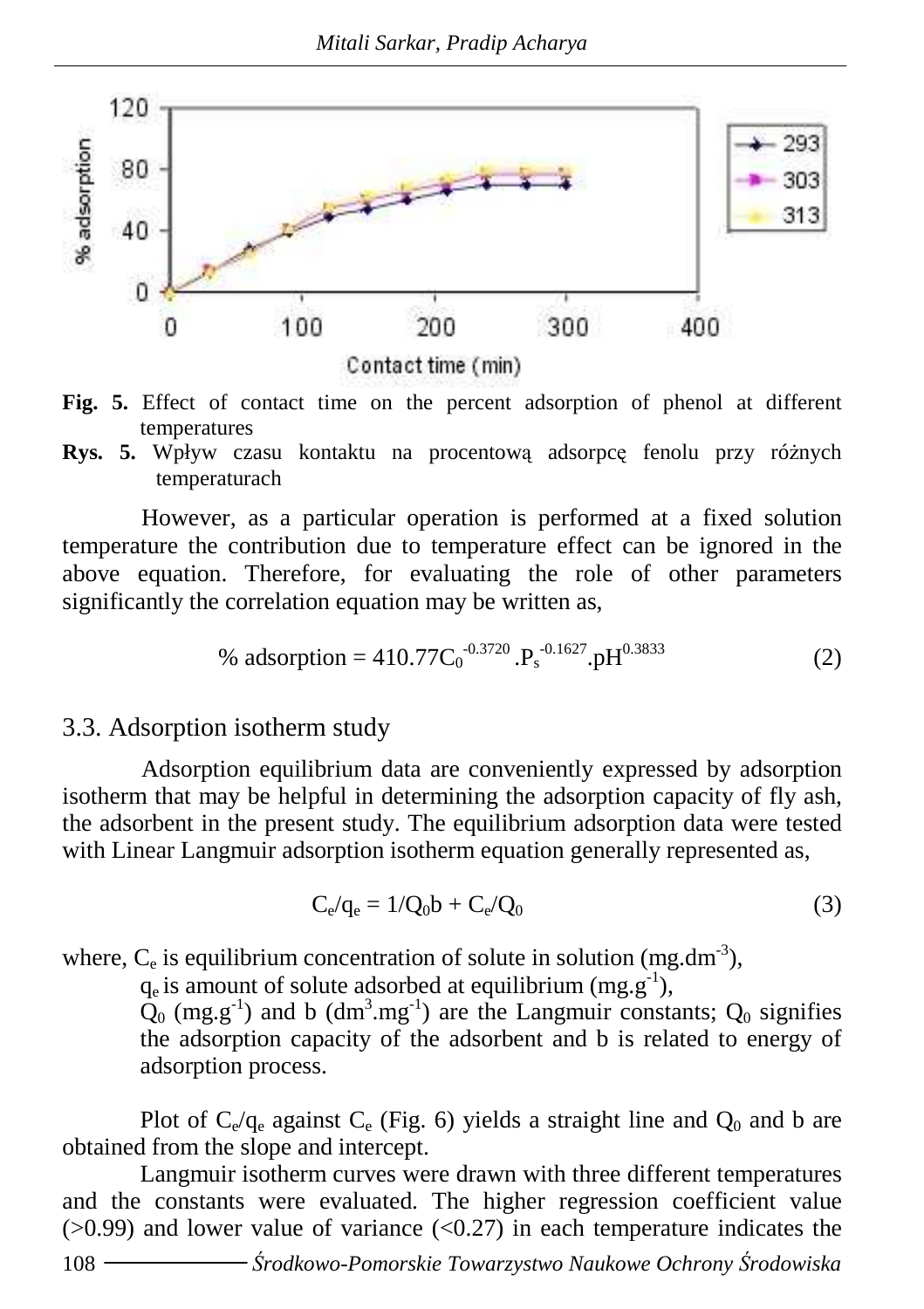applicability of Langmuir adsorption isotherm in the present case. Moreover, it reveals that adsorption capacity of fly ash increases with rise in solution temperature suggesting that higher the temperature more favorable is the removal of phenol using fly ash as the adsorbent.



**Fig. 6.** Langmuir of adsorption at different temperatures **Rys. 6.** Wykres adsorpcji Langmuira przy różnych temperaturach

**Table 2.** Langmuir adsorption isotherm parameters at different temperatures Tabela 2. Parametry izotermy adsorpcji Langmuira przy różnych temperaturach

|                        | 293K           |   | 303K                                                                              |   | 313K           |        |
|------------------------|----------------|---|-----------------------------------------------------------------------------------|---|----------------|--------|
| Langmuir<br>parameters | $Q_0$          | b | $Q_0$                                                                             | b | $Q_0$          |        |
|                        | 13.1585 0.0129 |   | 15.8722   0.0138                                                                  |   | 17.0897        | 0.0156 |
|                        | $R^2 = 0.9943$ |   | $R^2 = 0.9977$<br>Variance = $0.2704$   Variance = $0.1753$   Variance = $0.1223$ |   | $R^2 = 0.9987$ |        |

3.4. Thermodynamic parameters of adsorption

Feasibility of any process as well as its nature may be examined by thermodynamic parameters like free energy change,  $(\Delta G)$ , change in enthalpy (∆H) and change in entropy (∆S). The governing relations are as follows,

$$
\Delta G = -RTlnK'
$$
 (5)

and

$$
\Delta H = \Delta G + T\Delta S \tag{6}
$$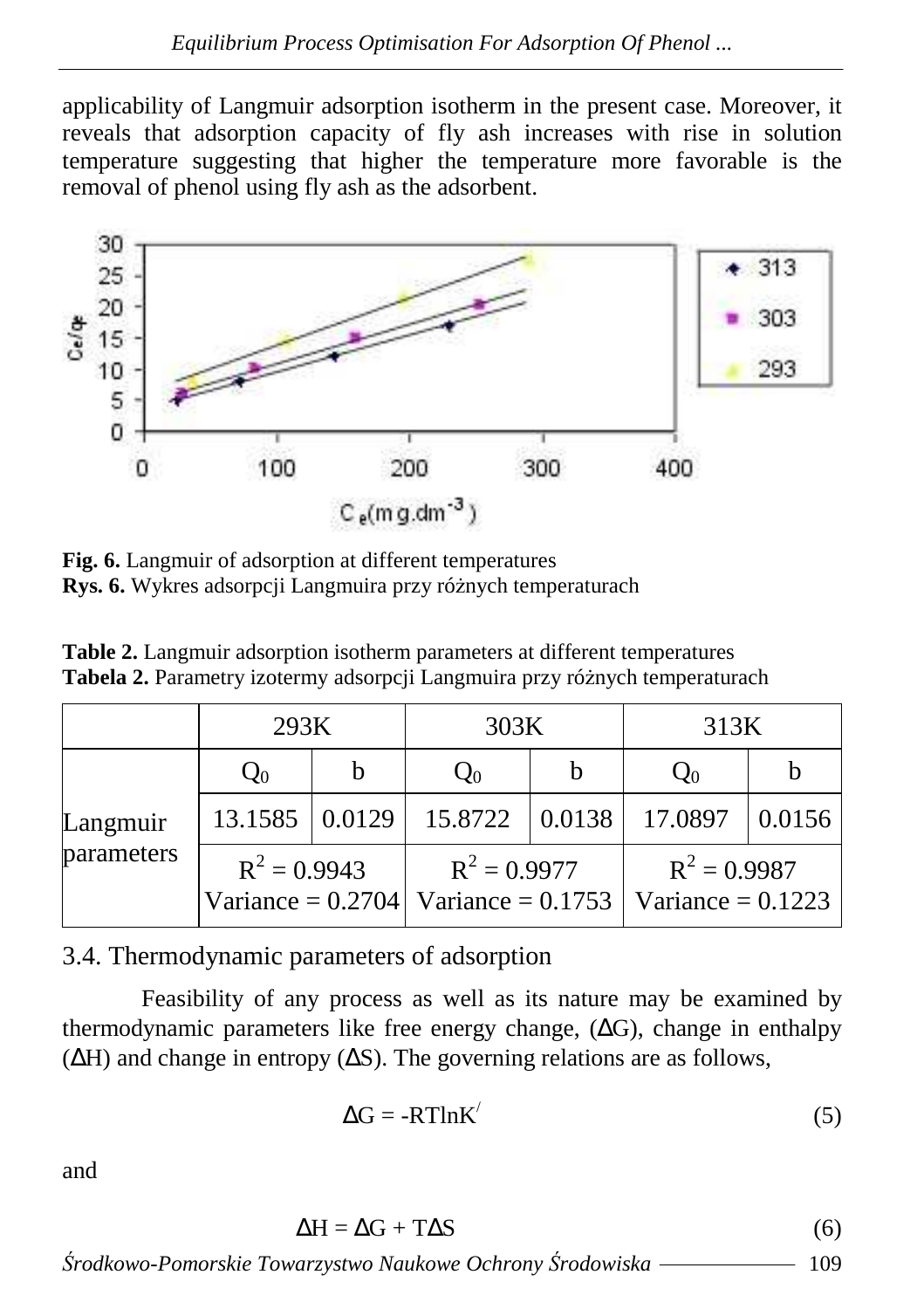Therefore,

$$
lnK' = -\Delta H/RT + \Delta S/R
$$
 (7)

where,  $K'$  the equilibrium constant is defined as,

$$
K' = C_{Ac} / C_e, \qquad (8)
$$

 $C_e$  is equilibrium concentration in solution (mg.dm<sup>-3</sup>),

 $C_{\text{Ac}}$  is the equilibrium concentration on the adsorbent (mg.kg<sup>-1</sup>),

R is the universal gas constant and

T is the absolute temperature.



**Fig. 7.** van't Hoff plot of adsorption **Rys. 7.** Wykres adsorpcji van't Hoffa

∆G values were calculated following Equation (5) which were found to be  $-2.81$ ,  $-3.07$  and  $-3.33$  kCal mol<sup>-1</sup> respectively at 293, 303 and 313K. The negative value of ∆G at each temperature indicates that the process of adsorption is favorable as well as spontaneous. Plot of  $ln K'$  vs. 1/T (Eq. 7) was made. The values of  $\Delta H$  (4.75kcal mol<sup>-1</sup>) and  $\Delta S$  (25.83 cal mol<sup>-1</sup>) were obtained from the slope and intercept respectively from the vant Hoff plot through linear regression (Fig. 7). Here both ∆H and ∆S are found to be positive. The process may therefore be denoted as endothermic and associated with increased randomness (15).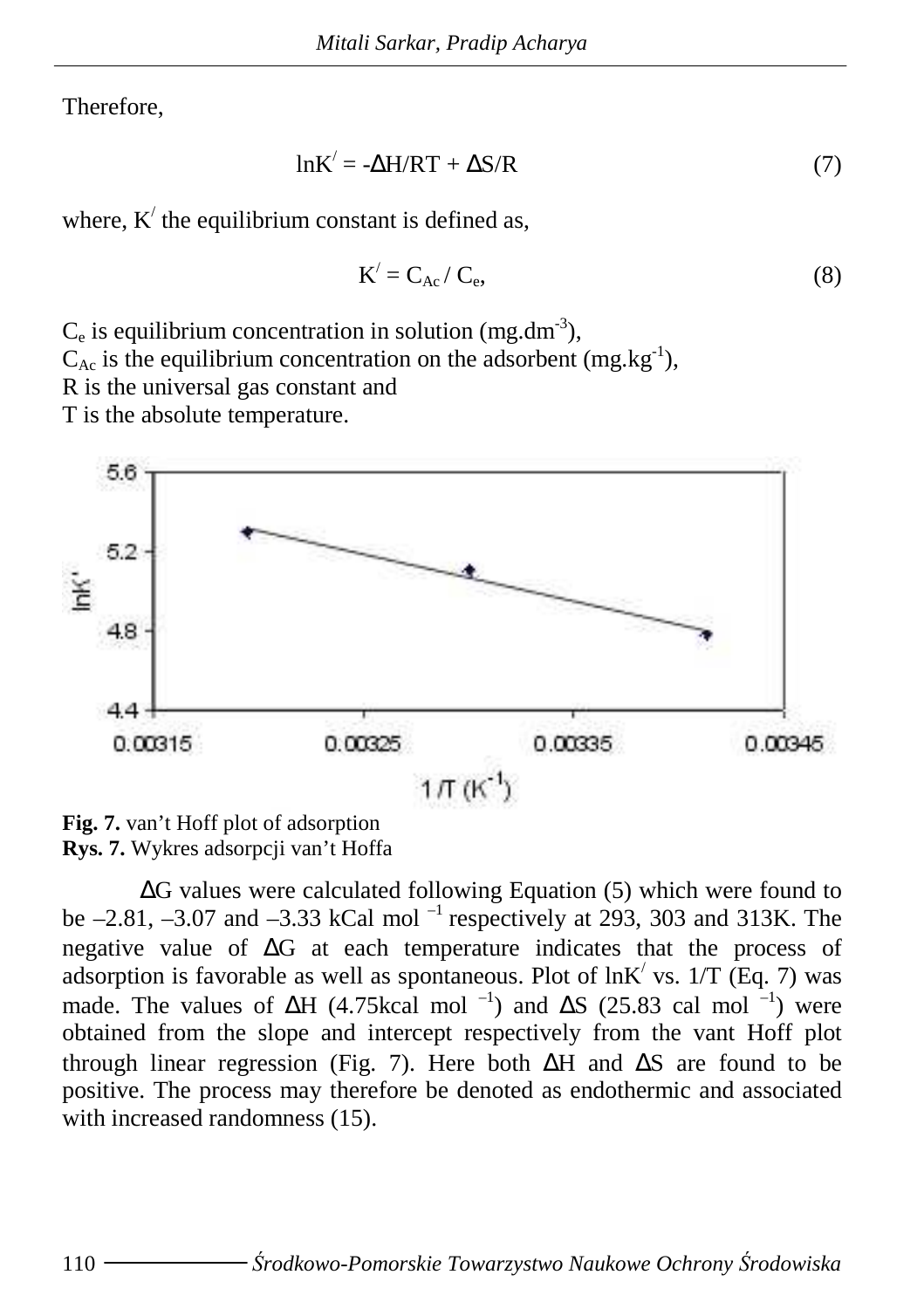# **References**

- 1. **Barkar, E. I., Peter, E. B., Grant, S. K.:** Phenol poisoning due to contaminated drinking water. Arch. Env. Health 33, 89 – 94. (1978)
- 2. **Kumaran, P.:** Development of biotechnology of toxic waste treatment. Proc. Symp. Env. Biology of Coastal Ecosystem, p.11 – 19. (1986).
- 3. **Sufit, D. J.:** Some effects of exposing rainbow trout in phenol solution, J. Fish. Biology, 13, 7 – 17. (1978).
- 4. **Hill, G. A., Robinson, C. W.:** Substrate inhibition kinetics, phenol biodegradation by P. putida, Biotechnology Bioengg., 17, 199 – 207. (1975).
- 5. **WHO**, Guidelines for Drinking Water Quality, Vol. 1, p. 85. World Health Organisation, Geneva. (1984).
- 6. **Van Stone, G. R.:** Treatment of coke plant effluent, Ind. Waters, (1972), 18, 23 35. (1972).
- 7. **Wheeler, O. H., Levy, E. M.:** Adsorption of sterically hindered phenols on carbon, Canadian J. Chem., 37, 1235 – 1240. (1959).
- 8. **Chand, S., Majumder, C. B., Kumar, V.:** Removal / Recovery of acetic acid from waste water by adsorption on bagasse and coconut jute carbon, Indian J. Environ. Hlth., 41(3), 170 – 175. (1999).
- 9. **Devarajulu, T., Vanusree, G., Krishnaiah, A.:** Competitive adsorption of phenol and p-chlorophenol from aqueous solution on Amberlite XAD-7 resin, Indian J. Environ. Hlth., 41(2), 98 – 106. (1999).
- 10. **Poots, V. J. P., McKay, G., Healy, J. J.:** The removal of acid dye from effluent using natural occurring adsorbents  $-$  I, Peat, Water Res., 10, 1061  $-$  1066. (1976).
- 11. **De, A. K.:** Removal of phenolic compounds from wastewater by adsorption, Chem. Environ. Res., 2(374), 161 – 166. (1993).
- 12. **Madhukumar, A., Anirudhan, T. S.:** Phenol exchange characteristics of sediment samples from coconut husk retting zones*,* Indian J. Environ. Prot*.,*14(10), 772-782. (1994).
- 13. **Mahadeva Swamy, M., Mall, I. D., Prasad, B. and Mishra, I. M.:** Sorption characteristic of o-cresol on bagasse fly ash and activated carbon*,* Indian J. Environ. Hlth**.,** 40(1), 67 – 78. (1998**)**.
- 14. **Caturla, F., Martin Martinez, J. M., Molina Sabio, M., Rodriguez Reinoso, F., Torregrosa, R.:** Adsorption of substituted phenols on activated carbon, J. Colloid. Interface Sci., 124(2), 528 – 534. (1988).
- 15. **Barrow, G. M.:** Physical Chemistry, 4<sup>th</sup> edn., McGraw Hill, Kogakusha, Ltd. (1979).